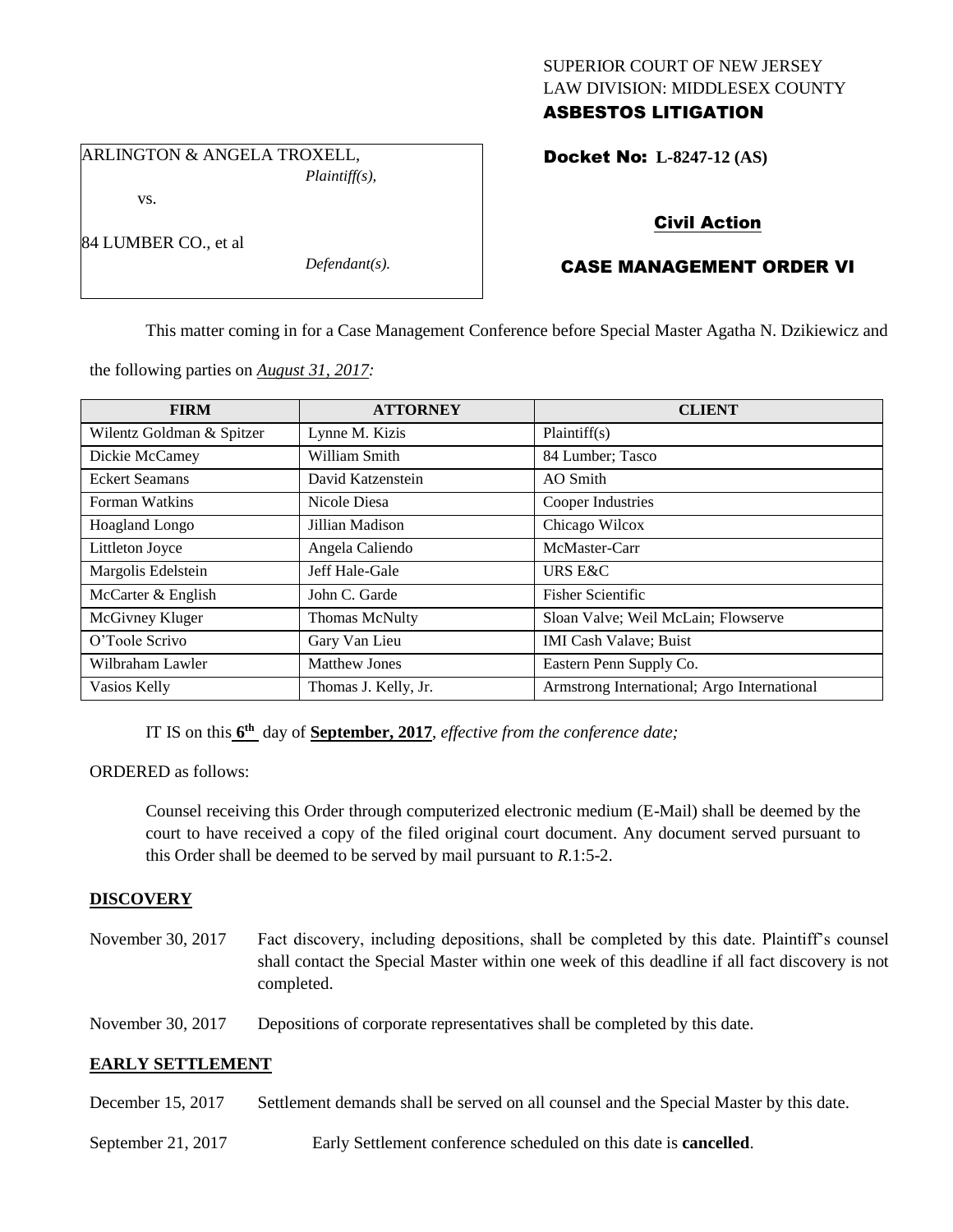## **SUMMARY JUDGMENT MOTION PRACTICE**

- December 15, 2017 Plaintiff's counsel shall advise, in writing, of intent not to oppose motions by this date.
- January 5, 2018 Summary judgment motions shall be filed no later than this date.
- February 2, 2018 Last return date for summary judgment motions.

### **MEDICAL DEFENSE**

March 2, 2018 Defendants shall identify its medical experts and serve medical reports, if any, by this date. **In addition, defendants shall notify plaintiff's counsel (as well as all counsel of record) of a joinder in an expert medical defense by this date.**

### **LIABILITY EXPERT REPORTS**

- December 22, 2017 Plaintiff shall identify its liability experts and serve liability expert reports or a certified expert statement by this date or waive any opportunity to rely on liability expert testimony.
- March 2, 2018 Defendants shall identify its liability experts and serve liability expert reports, if any, by this date or waive any opportunity to rely on liability expert testimony.

### **ECONOMIST EXPERT REPORTS**

- December 22, 2017 Plaintiff shall identify its expert economists and serve expert economist report(s), if any, by this date or waive any opportunity to rely on economic expert testimony.
- March 2, 2018 Defendants shall identify its expert economists and serve expert economist report(s), if any, by this date or waive any opportunity to rely on economic expert testimony.

### **EXPERT DEPOSITIONS**

March 29, 2018 Expert depositions shall be completed by this date. To the extent that plaintiff and defendant generic experts have been deposed before, the parties seeking that deposition in this case must file an application before the Special Master and demonstrate the necessity for that deposition. To the extent possible, documents requested in a deposition notice directed to an expert shall be produced three days in advance of the expert deposition. The expert shall not be required to produce documents that are readily accessible in the public domain.

#### **PRE-TRIAL AND TRIAL**

January 25, 2018 @ 10:00am Settlement conference. All defense counsel shall appear with authority to negotiate settlement and have a representative authorized to negotiate settlement available by phone. Any request to be excused from the settlement conference shall be made to the Special Master no later than 4:00pm of the day prior to the conference. April 3, 2018 @ 10:00am Settlement conference. All defense counsel shall appear with authority to negotiate settlement and have a representative authorized to negotiate settlement available by phone. Any request to be excused from the settlement conference shall be made to the Special Master no later than 4:00pm of the day prior to the conference.

 $\_$  ,  $\_$  ,  $\_$  ,  $\_$  ,  $\_$  ,  $\_$  ,  $\_$  ,  $\_$  ,  $\_$  ,  $\_$  ,  $\_$  ,  $\_$  ,  $\_$  ,  $\_$  ,  $\_$  ,  $\_$  ,  $\_$  ,  $\_$  ,  $\_$  ,  $\_$  ,  $\_$  ,  $\_$  ,  $\_$  ,  $\_$  ,  $\_$  ,  $\_$  ,  $\_$  ,  $\_$  ,  $\_$  ,  $\_$  ,  $\_$  ,  $\_$  ,  $\_$  ,  $\_$  ,  $\_$  ,  $\_$  ,  $\_$  ,